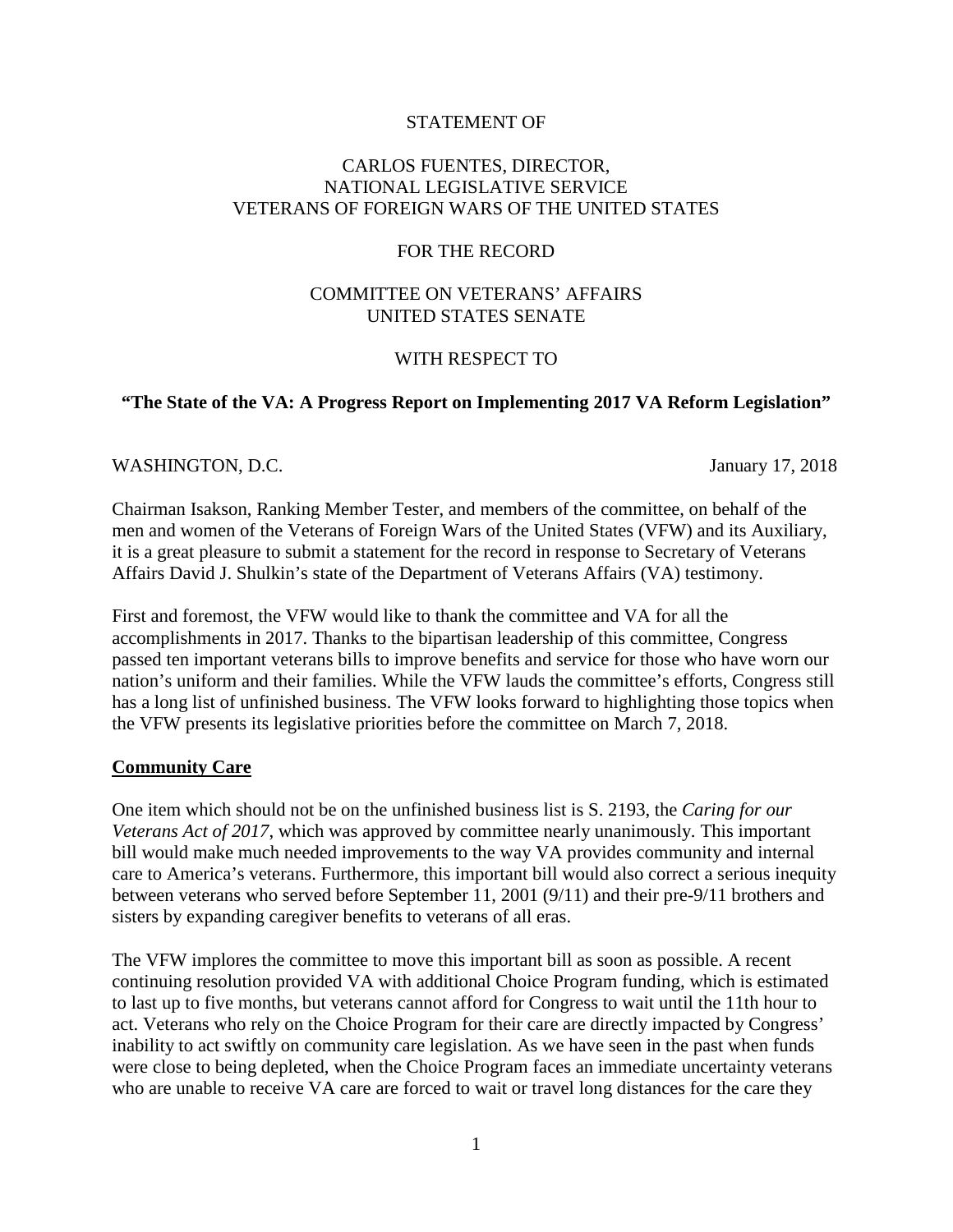have earned and deserve simply because Congress has failed to act on comprehensive and permanent community care legislation.

The VFW urges Congress to quickly pass the *Caring for our Veterans Act of 2017,* so we can finally put an end to the constant fear of budget shortfalls that leave veterans without timely access to the high quality and veteran-centric care they have earned.

# **Forever GI Bill**

The historic, bipartisan, and bicameral Forever GI Bill is the most significant improvement to veterans' educational benefits in nearly a decade. Thanks to the hard work of the committee and its staff, the Forever GI Bill tiger team, and a broad coalition of veterans, military, and educational organizations, more veterans and their survivors have an opportunity to pursue their educational goals.

Thanks to the Forever GI Bill, all Purple Heart recipients will have full access to their GI Bill benefits; veterans attending schools that close abruptly through no fault of the veterans will be able to complete their degrees; thousands of involuntarily activated Reservists and Guardsmen will finally receive their well-deserved GI Bill benefits; surviving family members will be able to accomplish their educational goals with having to incur crippling educational debt; and veterans will no longer have a 15-year limitation on their earned educational benefits, which means veterans truly have a lifetime to use their GI Bill.

The VFW is pleased to hear VA has implemented 13 provisions of the Forever GI Bill and that it is committed to ensuring all veterans impacted by changes are fully informed of their new benefits. However, the VFW has received mixed feedback on VA's outreach efforts. VA has published informative websites and releases on the changes to VA education benefits. Yet, the veterans who are impacted tell us they have not been informed by VA about recent changes. Specifically, the VFW reached out to veterans who were impacted by recent school closures, and reported knowing they knew about the Forever GI Bill but had not been contacted by VA to have their educational benefits restored.

Similarly, school certifying officials tell the VFW that they have not received any information from VA on recent changes to the GI Bill. School certifying officials are the first people student veterans turn to for information regarding their benefits. Without proper outreach from VA, school certifying officials are having to turn to other sources for information on impending changes. Doing so could lead to misinformation and confusing messaging to student veterans. VA must improve its outreach efforts and work with veterans organizations to make certain a uniform message is delivered to impacted veterans.

# **Appeals Modernization**

When the negotiation process began for what would become Public Law 115–55, the *Veterans Appeals Improvement and Modernization Act of 2017*, it was made clear that the input and support of veterans service organization (VSO) was paramount to the enactment of the legislation.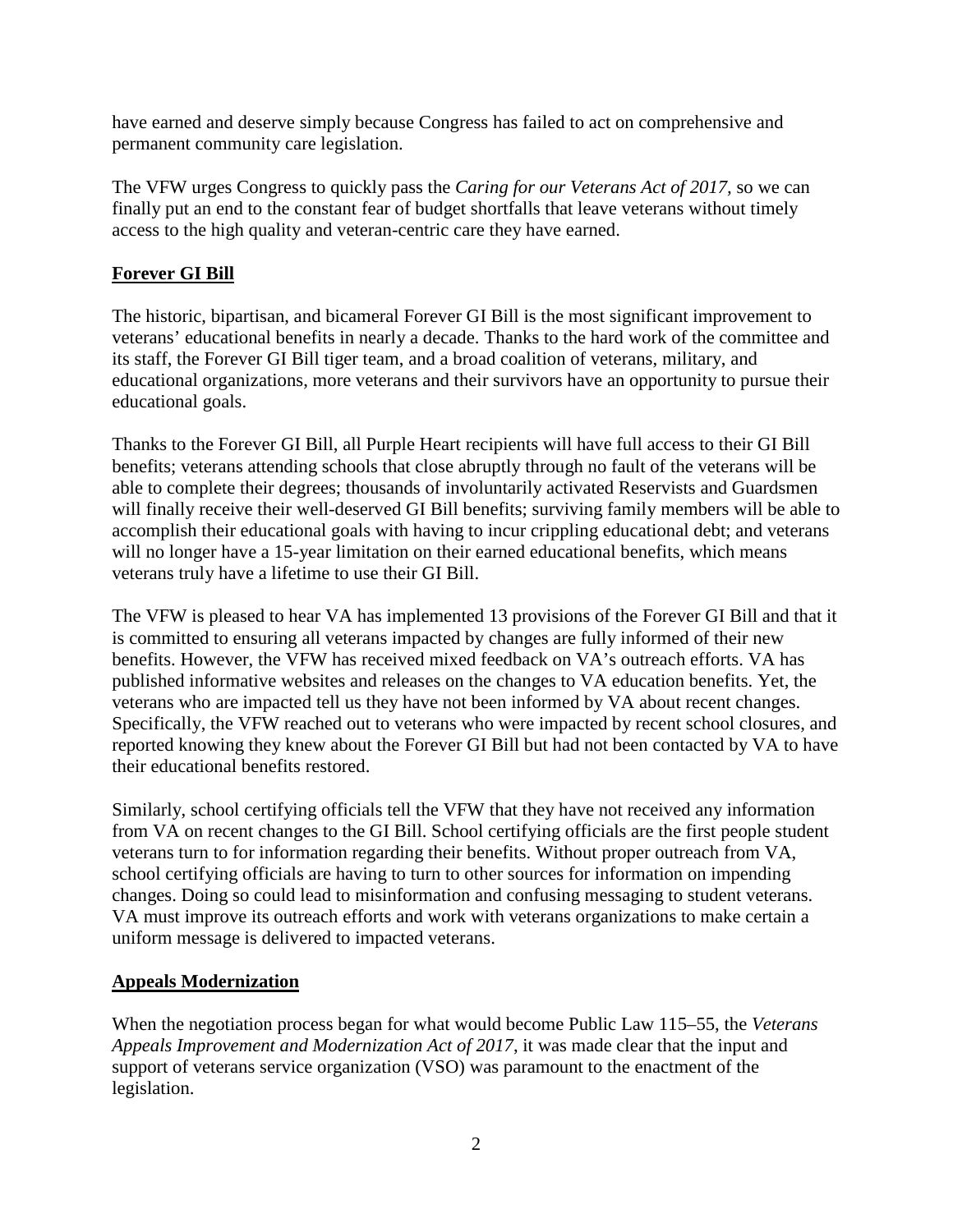The VFW's goal with appeals modernization was to build a process that placed the veteran first, was easy to navigate, and protected a veteran's rights every step of the way. The VFW, along with several other organizations, has long advocated for appeals reform, and were honored to be a part of the process with the assurance that the level of engagement that existed during the bills development would be sustained when implemented.

However, once the legislation was passed, we began having concerns almost about VA's implementation plans. As a result, in September, the VFW and DAV (Disabled American Veterans) sent a letter to Deputy Secretary of Veterans Affairs Thomas Bowman expressing our concerns with the speed of the roll out; the language used in the initial opt-in notification letter and phone script; and the overall lack of engagement that we, and other VSOs have been afforded up to that point.

While VA has addressed of the issues identified on the joint letter, the VFW still has lingering concerns with regard to how VA is implementing these changes and communicating with VSOs regarding the progress that has or has not been made, and the data that supports that narrative.

As an organization that represents a large portion of appellants with cases pending before the Board of Veterans Appeals (BVA), our clients depend on us to provide the most accurate advice in order to increase their chances of a successful appeal. We have been representing veterans for decades and have a good understanding of how the system works. Having researched the possible impact of the program on our clients, we have found that there are circumstances where opting-in may actually be detrimental to the veteran.

Many of our clients have been waiting for years to have their cases heard at BVA. They have invested time and energy into appealing their claims, and many of them are appealing denials for extremely complex issues. For our organization to recommend that they opt-in to a program that is potentially faster, and may lead to their case being decided more quickly, but may also lead to them losing their place in line at BVA if they are denied would be reckless.

As of this submission, we have not yet been shown concrete evidence from VA, or any of our clients that would suggest that Rapid Appeals Modernization Program (RAMP) will actually improve a veteran's chance of a favorable outcome. During the hearing, Secretary Shulkin reported that 75 percent of RAMP decisions "are going in favor of the veteran." While 75 percent may seem to indicate RAMP is a good option for veterans, VA's testimony does not clarify how many appeals were adjudicated and what VA defines as favorable. To VA, issuing a zero percent service-connection may qualify as favorable. A veteran would disagree if the decision is for a debilitating condition that merits a higher rating. As a result, we have declined to recommend to veterans we serve that have received eligibility notices to participate in the program, and will continue to do so until we are provided with more thorough data from VA.

The VFW urges Congress and VA to properly resource Veterans Benefits Administration (VBA) and the Board of Veterans Appeals to ensure they are able to timely adjudicate legacy appeals from veterans who do not opt into the new appeals process, and the potential influx of supplemental claims and higher level review requests at VA Regional Offices. VA must be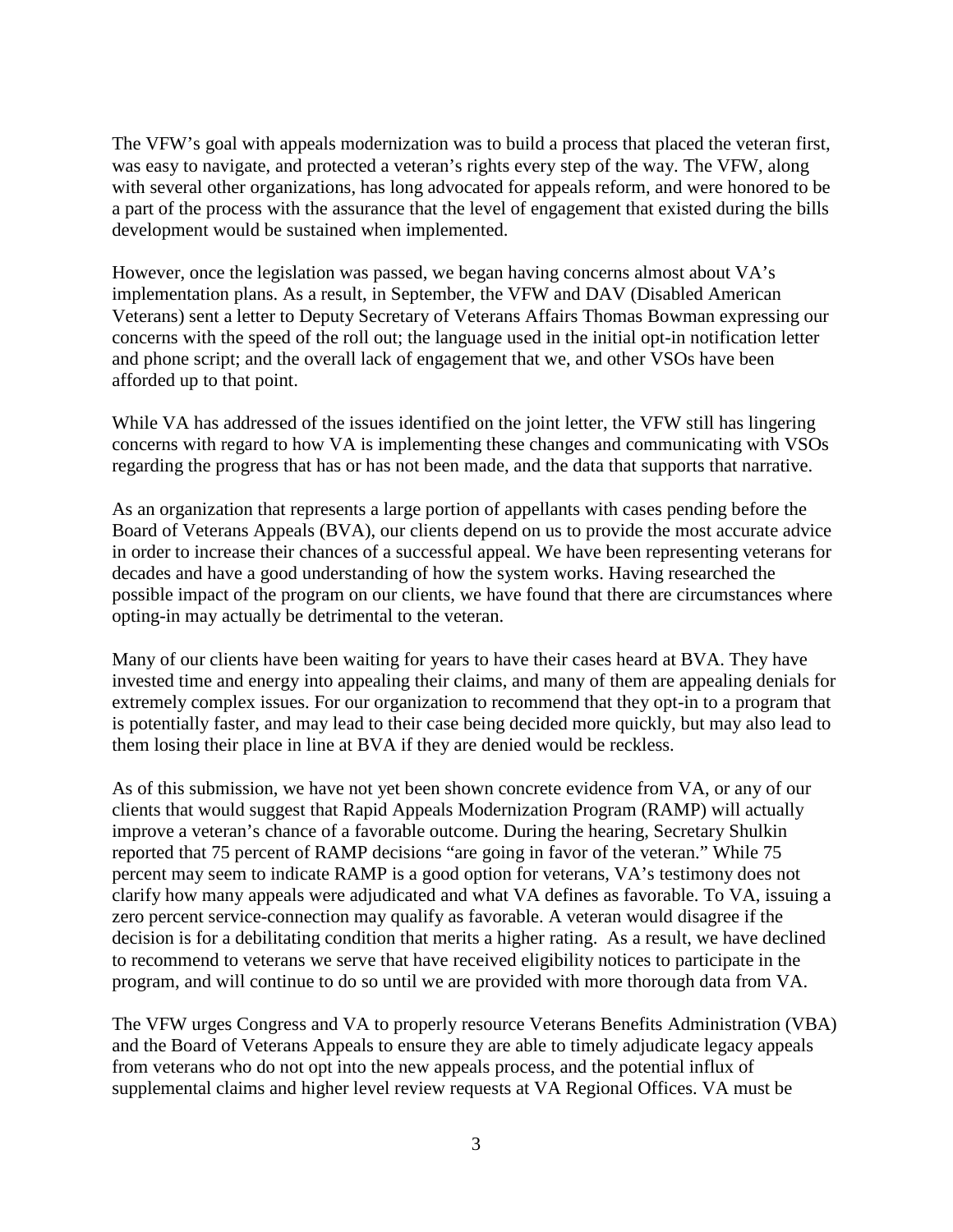empowered to manage its workload, and stakeholders must be properly informed if the new framework is expected to succeed.

## **Accountability and Whistleblower Protections**

The VFW strongly believes that proper accountability is vital to ensuring VA fulfills its mission to care for those who have borne the battle. VFW members across the country have firsthand experience with VA's inability to quickly discipline wrongdoers. That is why the VFW praised the enactment of S. 1094, the *VA Accountability and Whistleblower Protection Act of 2017*.

The VFW is pleased VA has taken steps toward improving accountability and transparency by implementing S. 1094 and publically releasing accountability reports. However, VA still has a long way to go. The VFW continues to hear reports of employees who are allowed to disrespect veterans or provide poor customer service. VFW members also report that whistleblower protections are not working because both patients and employees continue to fear they will be retaliated against if they report malfeasances. One VA employee tells the VFW that he fears the enhanced accountability measures have worsened nepotism at VA medical facilities. The VFW urges Congress to closely monitor implementation of S. 1094 to ensure wrongdoers are swiftly held accountable, whistleblowers are protected, and nepotism is eliminated.

However, Congress cannot simply focus on firing bad employees. It must also ensure VA is able to quickly hire high quality employees. If VA is not able to replace wrongdoers with high quality employees, it will lack the staff needed to accomplish its mission. The VFW urges the committee to work with VA to address barriers in recruiting and retention of high quality professionals, who are willing to work at VA medical facilities.

Specifically, the VFW continues to hear that VA's licensing and credentialing process is excessively long and should be modified to make certain VA is able hire high quality doctors on a timely basis. The VFW also heard from providers who work at VA that they face delays transferring to underserved areas because they are required to undergo credentialing procedures again even though VA policy authorizes transfers between VA medical facilities without having to undergo credentialing. Veterans want more doctors at their VA medical facilities, but requiring doctors who want to serve veterans to jump through hoops prevents this from happening.

Congress must also ensure VA has the authority to timely hire front line staff. Due to the lack of support staff, many VA providers are required to spend time on administrative tasks instead of treating patients or spending more time with their patients. VA is in the process of streamlining its hiring process for medical scheduling assistants (MSAs) and has set the goal of hiring MSAs within 30 days, which is half the time it takes, on average, to hire support staff today. The VFW commends VA for its efforts, but it is time Congress expands direct hire authorities to all Veterans Health Administration staff, not just doctors and nurses. We fear that VA's workforce productivity could decline due to staffing shortages and low employee morale if Congress does not reform VA's hiring authorities.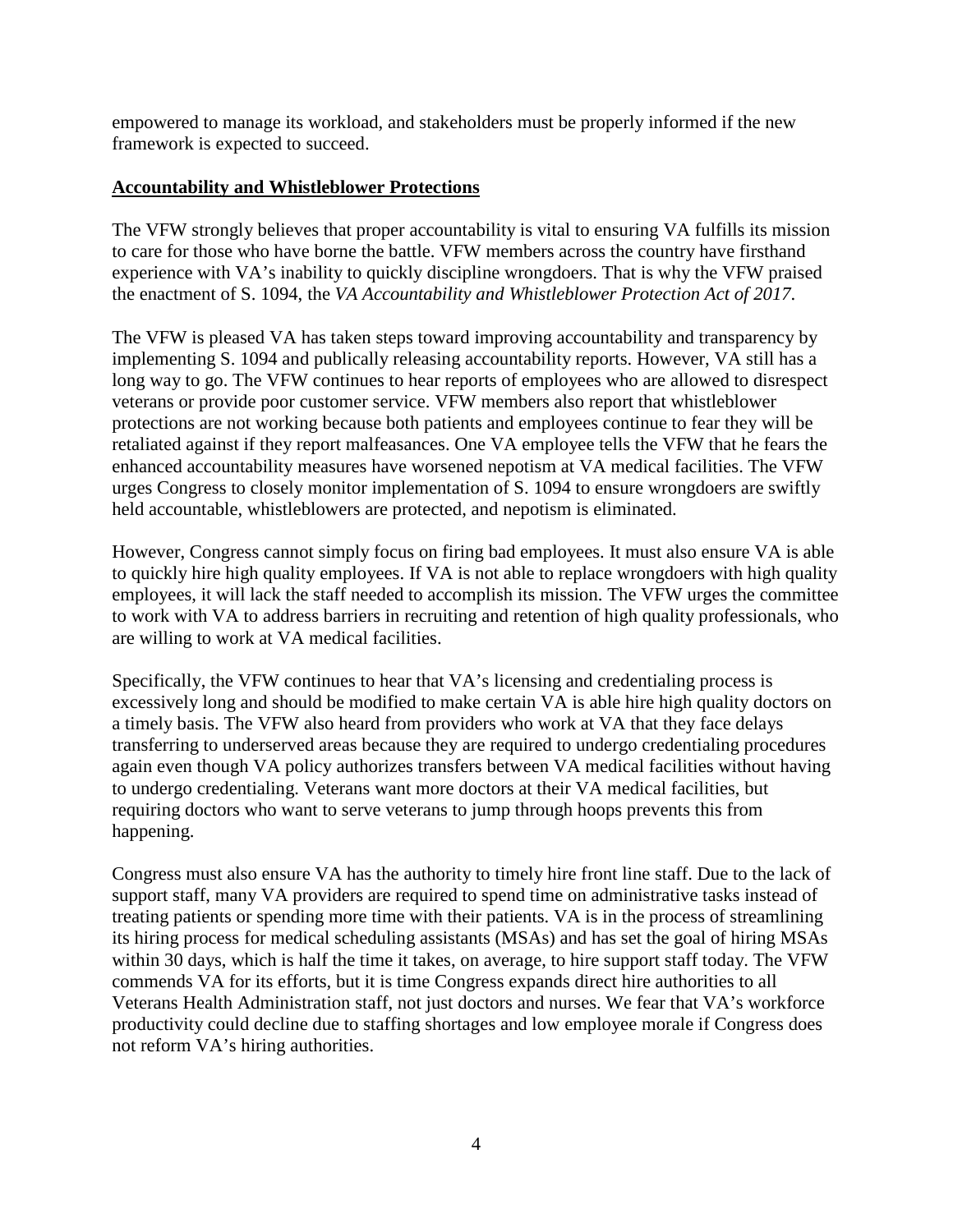## **Homeless Veterans Programs**

The nearly 50 percent reduction in veteran homelessness is laudable and the holistic partnerships and approaches taken by VA, the Department of Housing and Urban Development (HUD) and the Department of Labor (DOL) are absolutely critical to that success. Success, however, could be diminished if funding fails to keep pace with demand. Congress cannot allow VA to stymie its homeless veterans by reducing much needed funding.

Specifically, the VFW has great concerns with VA's decision to realign specific-purpose funds allocated for homeless programs as a means to provide VA health care facility directors with more individual control over their location's general funding needs. In theory, this could be a successful idea. But this theory will undoubtingly be a failure without the transparency and desire to work with VSOs and Congress, and that cost should most certainly not come at the expense of homeless veterans.

After receiving negative feedback from VSOs, and a letter from the Senate Appropriations Subcommittee on Military Construction, Veterans Affairs, and Related Agencies, VA chose to put a temporary halt on this initiative. We ask that this committee join us in closely monitoring VA's attempts to handicap its successful homeless veterans programs.

Taking away the guaranteed specific-purpose funding for homeless veteran programs, such as the massive cut initially suggested by VA to HUD- Veterans Affairs Supportive Housing (VASH), would result in a guaranteed failure of the program. The specific funding for HUD-VASH is crucial to the ability of case managers within VA to properly perform their jobs and assist homeless veterans in all the ways they are intended to help. These case managers are like life coaches for homeless veterans getting their feet back on the ground. This program's case management is the embodiment of the holistic approach and the answer to successfully overcoming homelessness.

Since VA has reconsidered and postponed the timeline to readjust this funding, the VFW has eagerly awaited the opportunity to have a transparent and open conversation with VA about the intent and how to responsibly move forward. Yet, just because the decision was put on hold for now does not mean there were no repercussions. The VFW's Department of California's Homeless Service Providers have found that VA's attempts to reallocate HUD-VASH funding has negatively impacted the program.

The two primary concerns they have found thus far include employment rates of HUD-VASH case managers as well as individual state-funded programs for homeless veterans. In communities across California, such as Kerr County, VA has not been able to hire enough HUD-VASH case managers even with current funding. This results in case managers taking on an average of 50 homeless veterans instead of VA's suggestion of 25 homeless veterans per case manager. While managing twice as many veterans as suggested, and with the travel requirements of case management, locations such as these are not able to utilize all the vouchers they receive. With a massive cut in funding, there is a major fear that employment rates for case managers will only get worse. It has also been rumored that voucher distribution will be halted in some communities, out of fear that they will run out.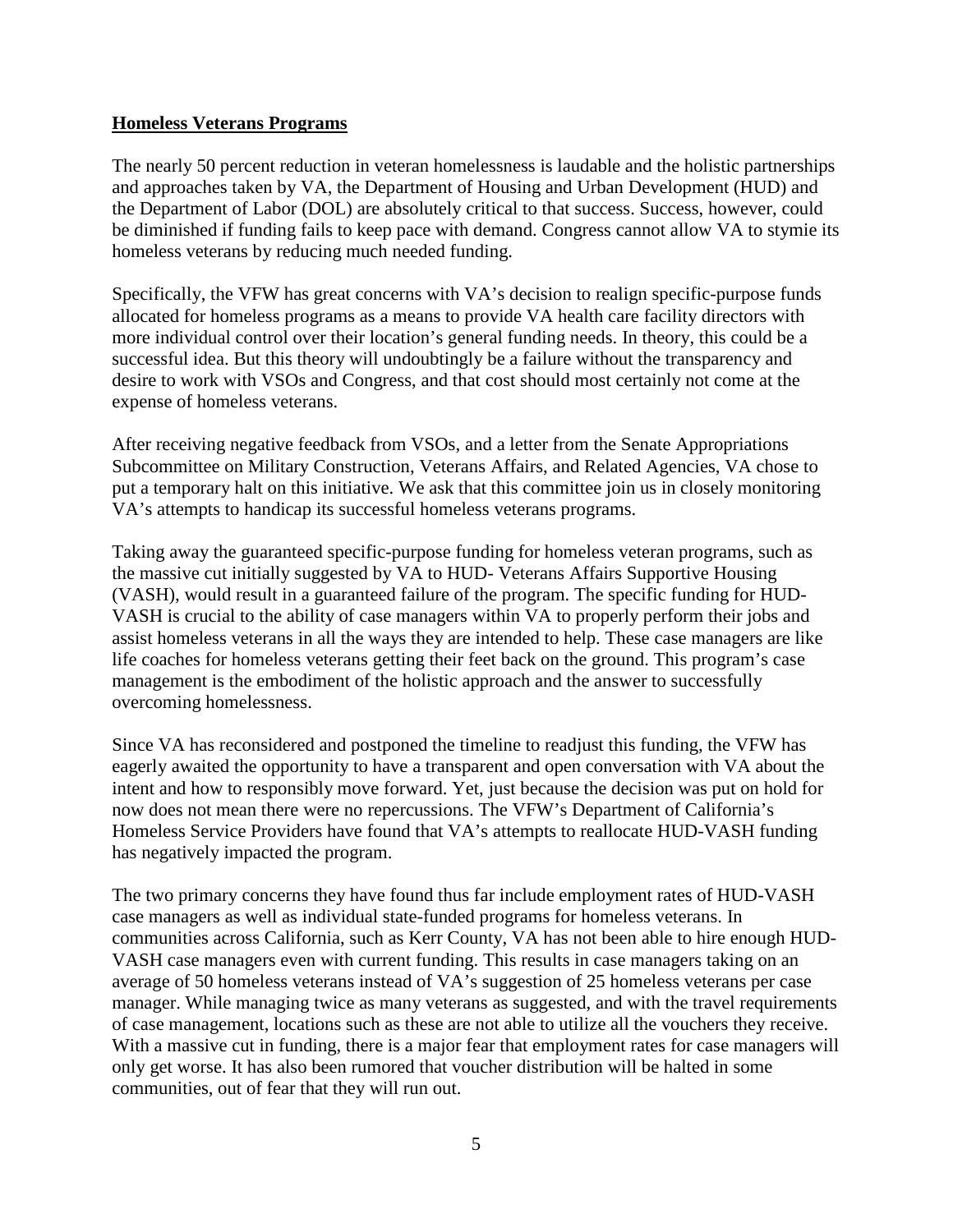Also, various states that rely on HUD-VASH funding have implemented their own programs to assist in combating veteran homelessness. For example, California's Proposition 41, Veterans Housing and Homeless Prevention Bond, is heavily dependent on VA's Supportive Housing as a subsidy for the bonds used to provide for homeless veterans and their families. This serves as an example of how cutting HUD-VASH funding could have even more worrisome and unintended consequences that cut deeper than originally thought.

## **Pre-discharge Claims**

As the nation's oldest major VSO, the VFW serves 24 military installations to help veterans navigate and understand their earned VA benefits. To the VFW, filing claims prior to separation from the military is one of the most important processes that a service member can complete during the transition process. Not only does this ensure timely delivery of benefits after discharge, but it also increases the likelihood of granting benefits, setting veterans up for future success.

As transition programs evolve, Congress, the Department of Defense (DOD), and VA all seek to make changes to better suit the transition experience. Many times these changes result in improved service for the transitioning service member, such as the Transition Assistance Program mandate included in the VOW to Hire Heroes Act; DOD's deployment of the military lifecycle model for transition; VA's establishment of the pre-discharge claims program; or the joint DOD/VA commitment to develop a single medical record for service members and veterans.

Unfortunately, sometimes changes have unintended consequences that may result in a degraded transition experience for the service member. This is where the VFW takes its responsibility as a veterans' advocate to inform the agencies of jurisdiction and the committee of our concerns. Recently, VA made two significant changes to its pre-discharge claims programs that make the VFW concerned about the future of this critical interaction and the professional services we provide to our transitioning military members. First, VA shifted its timelines for the Benefits Delivery at Discharge (BDD) program, only allowing service members to submit BDD claims from 180 – 90 days prior to discharge. Second, VA eliminated the Quick Start (QS) claims program entirely, meaning veterans with 89 days or fewer left on active duty no longer have an option tailored to their unique circumstances to easily access their earned benefits.

The VFW understands why VA wanted to shift the timeline for BDD to 90 days. We understand that this allows VA to complete exams and propose rating decisions to deliver benefits as close to a service member's date of discharge as possible. In a vacuum, this is a positive step. However, coupled with the elimination of QS and the military's cumbersome transition timelines, the VFW believes this change would disqualify most service members the VFW serves from easily accessing their benefits on their way out of the military.

According to VA, the VFW's claimants on military installations who filed QS claims fluctuated between 33 and 50 percent over the past year. In visiting with our pre-discharge claims sites, we hear that most clients visit our offices with far fewer than 90 days left on active duty, meaning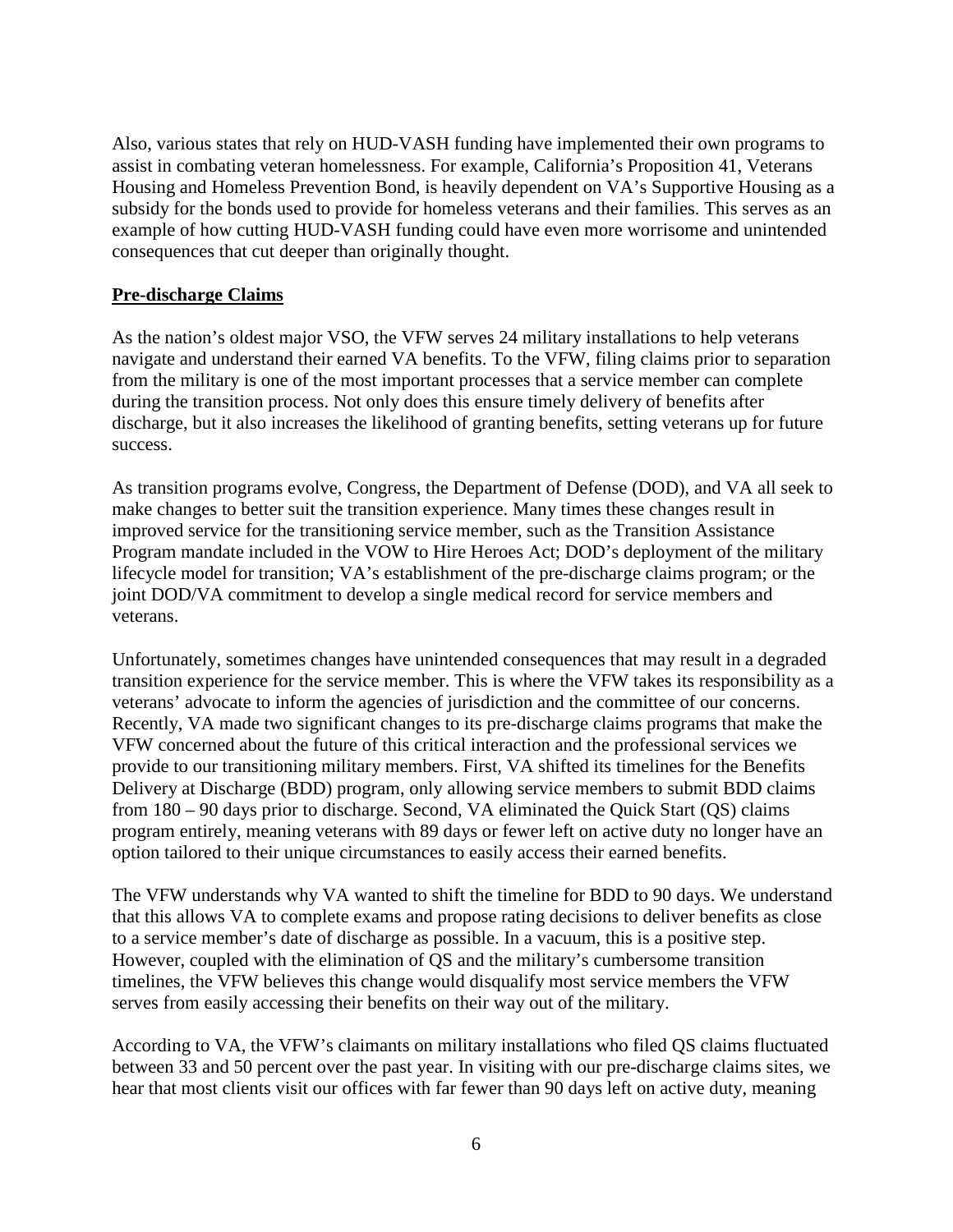most of our past BDD clients would no longer be qualified for the program. Yes, VA still accepts these claims, but they are no longer processed expediently while the veteran still serves on active duty, and they are no longer tracked with a unique end product (EP) code specific to QS claims, formerly EP code 337.

In the past, this EP code allowed the VFW to track pre-discharge claims work to perform rating reviews and ensure the best possible outcome for our transitioning service members. Now, with the elimination of the QS EP code, claims we submit on behalf of transitioning service members are assigned as any other claim in VA's National Work Queue. VA will argue that this is not a big deal and that VFW-accredited representatives anywhere can conduct these rating reviews. While this is technically true, we lose optics on these claims and can no longer properly track and report how well VA is serving the transitioning service member population. If we cannot identify problems this early in the process, we are not setting up the service member for postmilitary success.

As of this hearing, the VFW has six personnel stationed at the VA regional offices (VARO) responsible for pre-discharge claims adjudication whose sole responsibility is to review rating decisions and correct any possible errors. Our most recent data indicates that our rating review specialists catch VA adjudication errors in up to 20 percent of pre-discharge claims and are able to resolve such errors prior to promulgation of the award.

Several years ago, recognizing the unique needs of transitioning service members, VA committed not to broker work from the consolidated pre-discharge claims worksites at the VAROs in Winston-Salem, Salt Lake City, and San Diego. VA reneged on this promise last year with its across-the-board implementation of the National Work Queue, as we have testified in the past, and we do not expect VA will go back to its old workflows since this has seemed to increase productivity and efficiency for VA. However, through unique EP codes and Station of Origination filtering in the Veterans Benefits Management System, our pre-discharge quality control team was able to track and review work regardless of the VARO of jurisdiction for adjudication. This was a satisfactory middle ground to meet both the needs of VA to broker its work and the VFW's need to maintain optics on transitioning service members' claims for quality control purposes. However, with the elimination of the QS EP code, we lose optics on this work and can no longer fulfill our commitment to transitioning service members to perform the proper quality controls on their claims.

Moreover, VA exacerbated an already tenuous situation by notifying transitioning service members with fewer than 90 days on active duty that they were "disqualified" from filing BDD claims. Since the change went into effect October 1, 2017, we have heard from all of our predischarge claims sites and several of our VARO worksites that veterans have called or visited the offices, concerned that something went wrong with their claim. We even have one report from our office at Walter Reed National Military Medical Center that a retiree received a BDD disqualification letter 92 days prior to separation.

This is a situation where language is critical. When the VFW was first presented with this letter, we vehemently disagreed with VA's decision to send it as worded. This concern was ignored until the recent House Veterans' Affairs Disability Assistance and Memorial Affairs